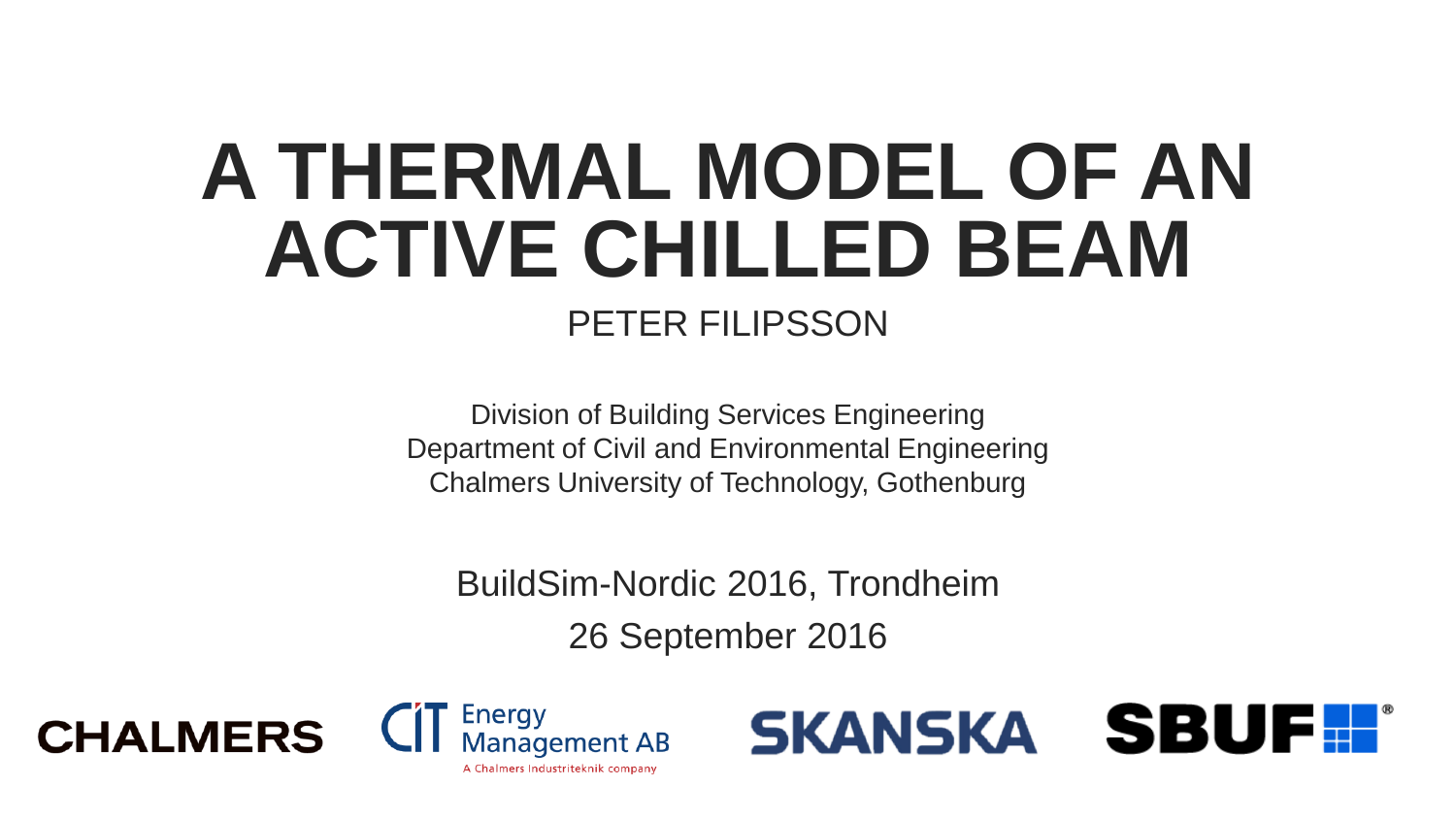**Principles and benefits of active chilled beams Aim and purpose of the model Theory and measurements Accuracy and practicability Main findings and future work**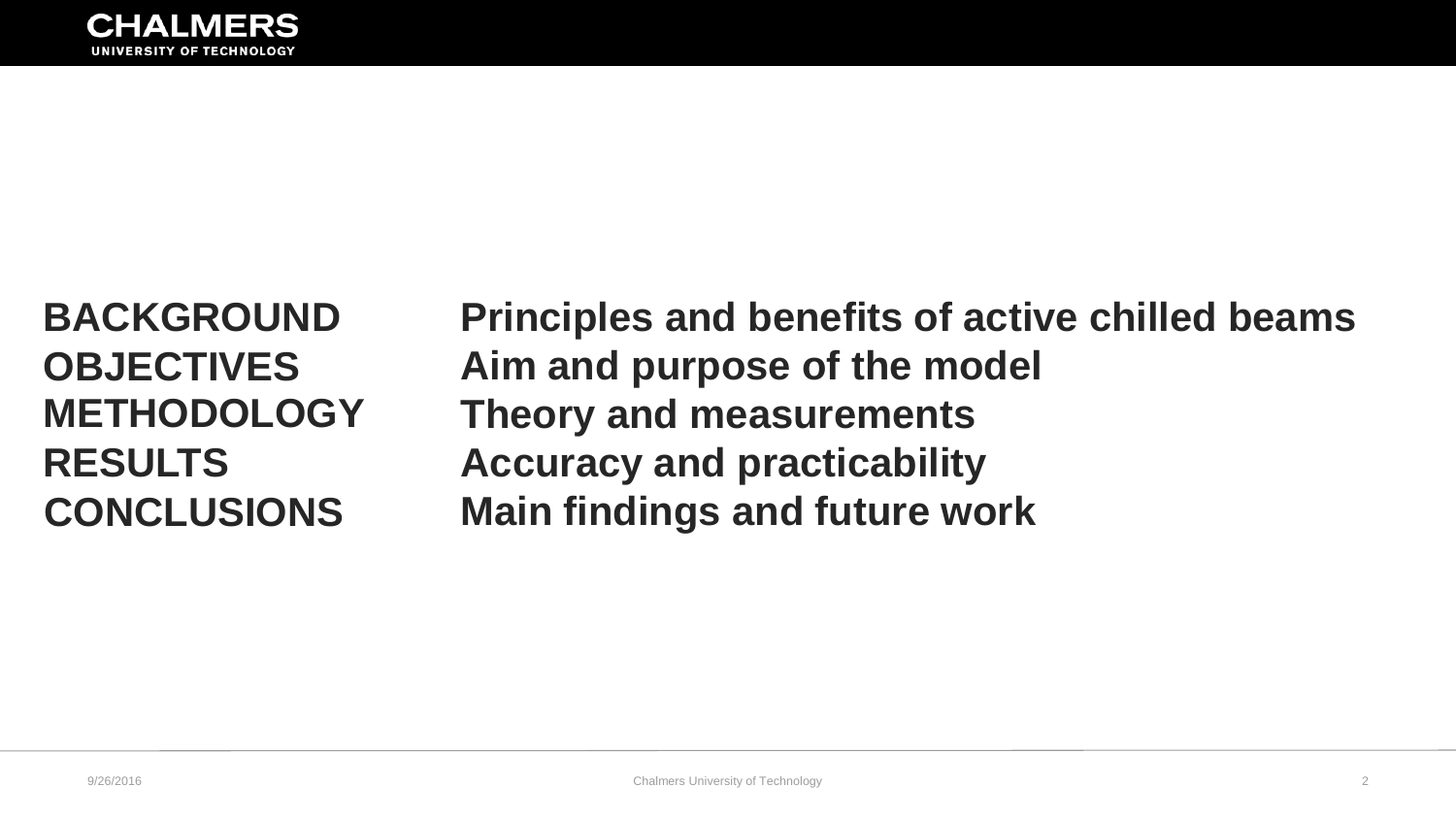

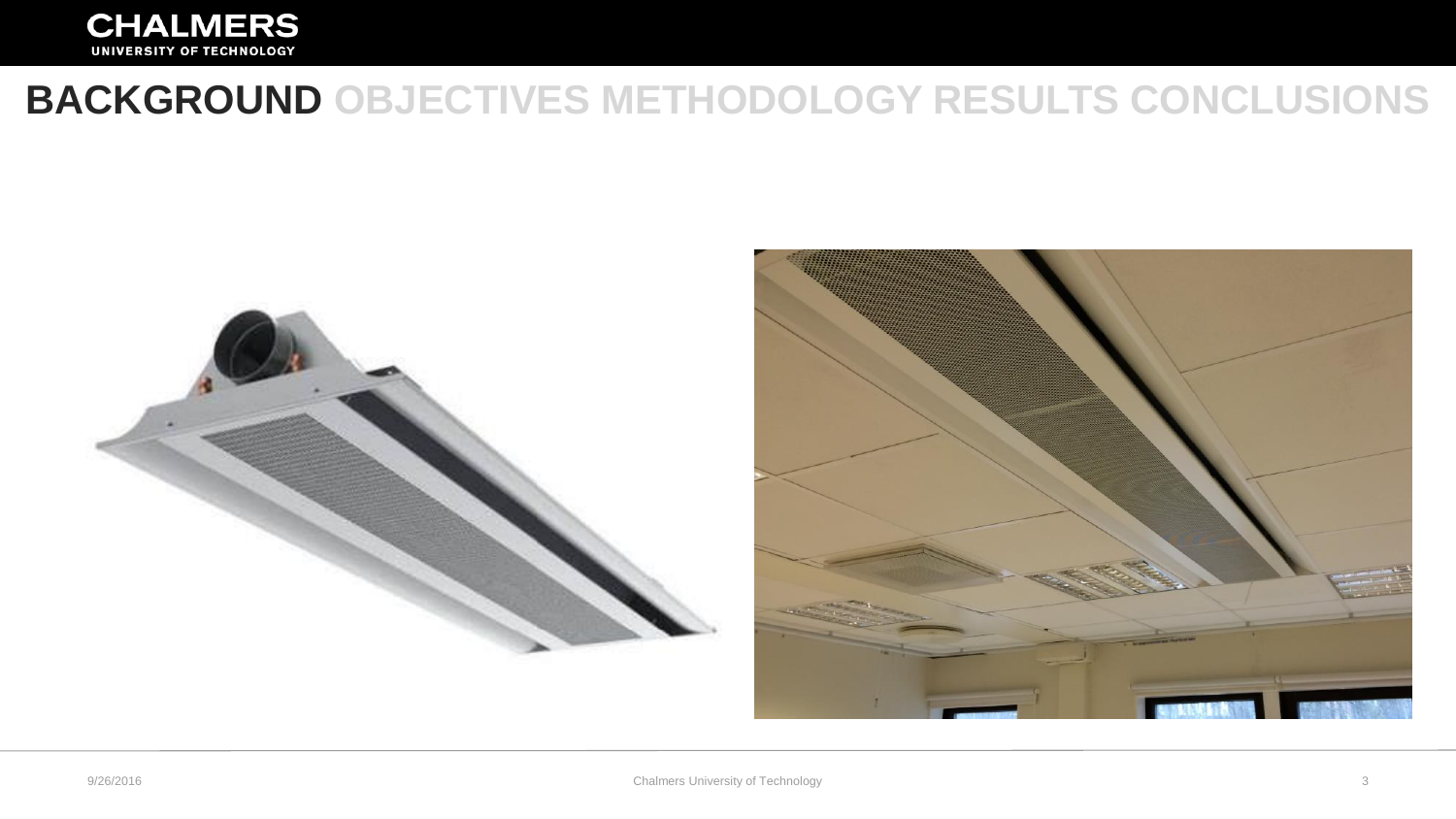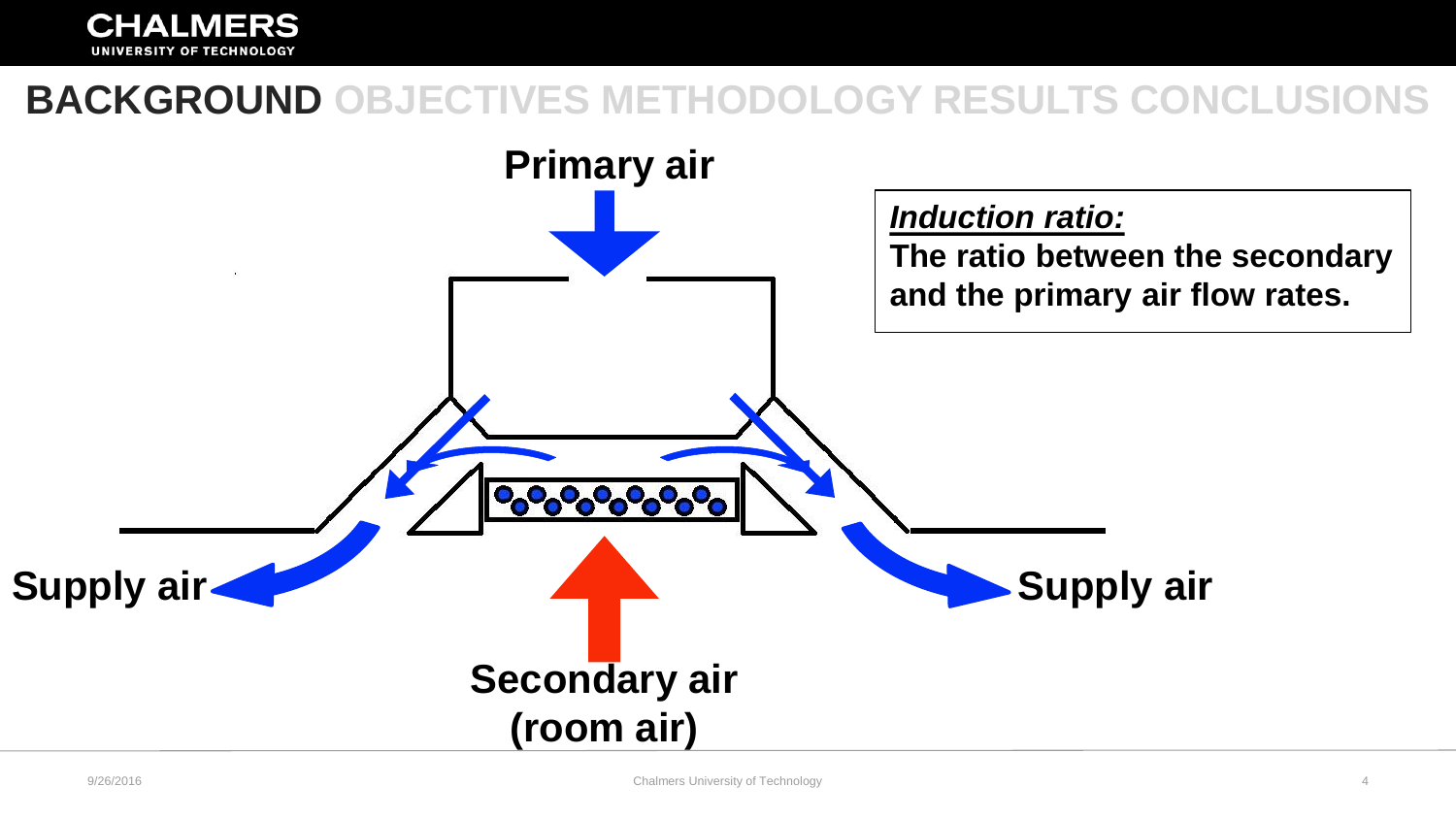## **Efficient heat transfer makes active chilled beams suitable for high temperature cooling.**

## **Advantages of high temperature cooling:**

- Better performance of chillers
- More free cooling
- Reduced losses in distribution
- Reduced latent load / Reduced risk of condensation
- Reduced risk of draught
- Reduced need for individual room control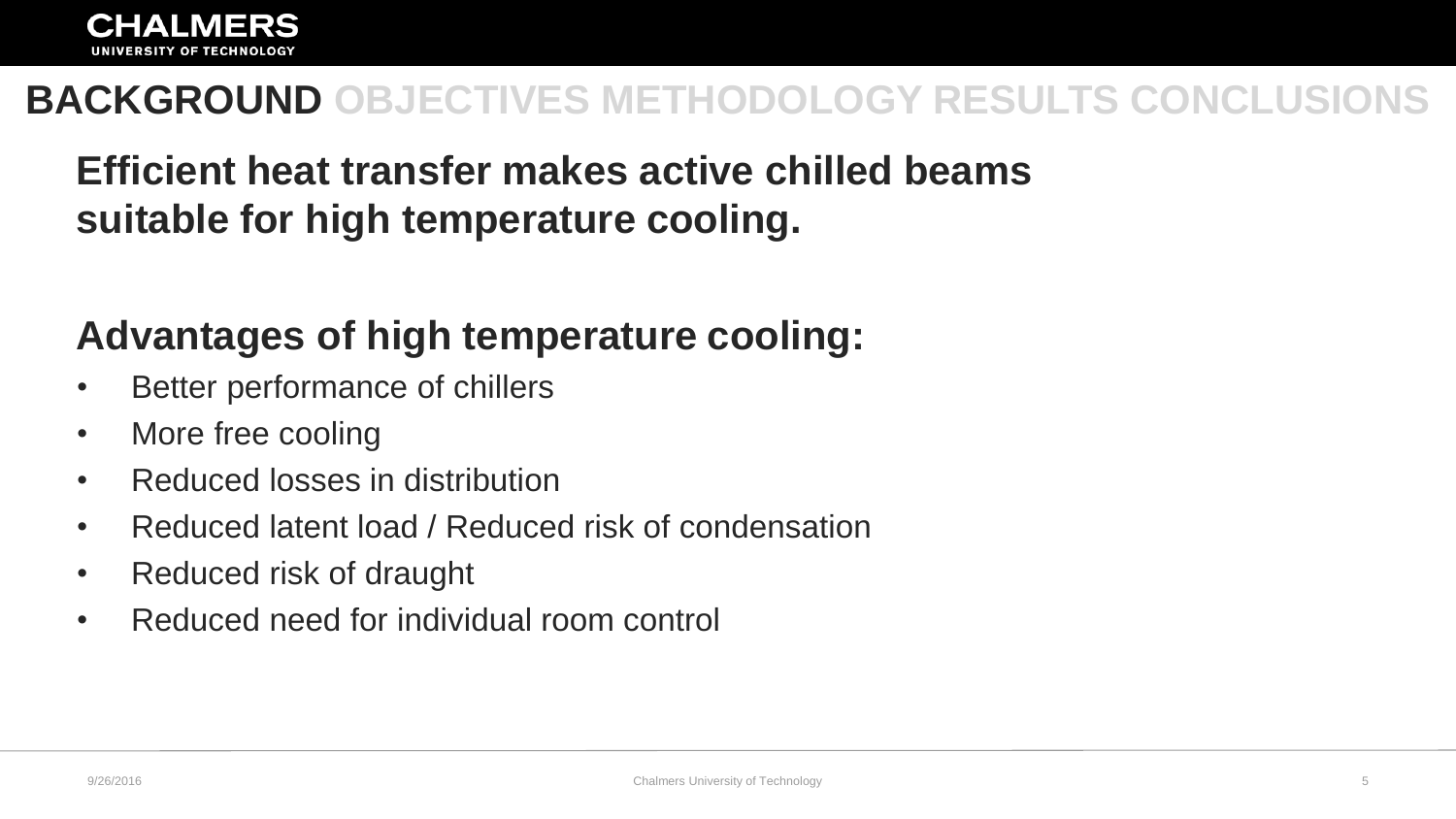

#### **Main objective:**

An accurate and practicable active chilled beam model.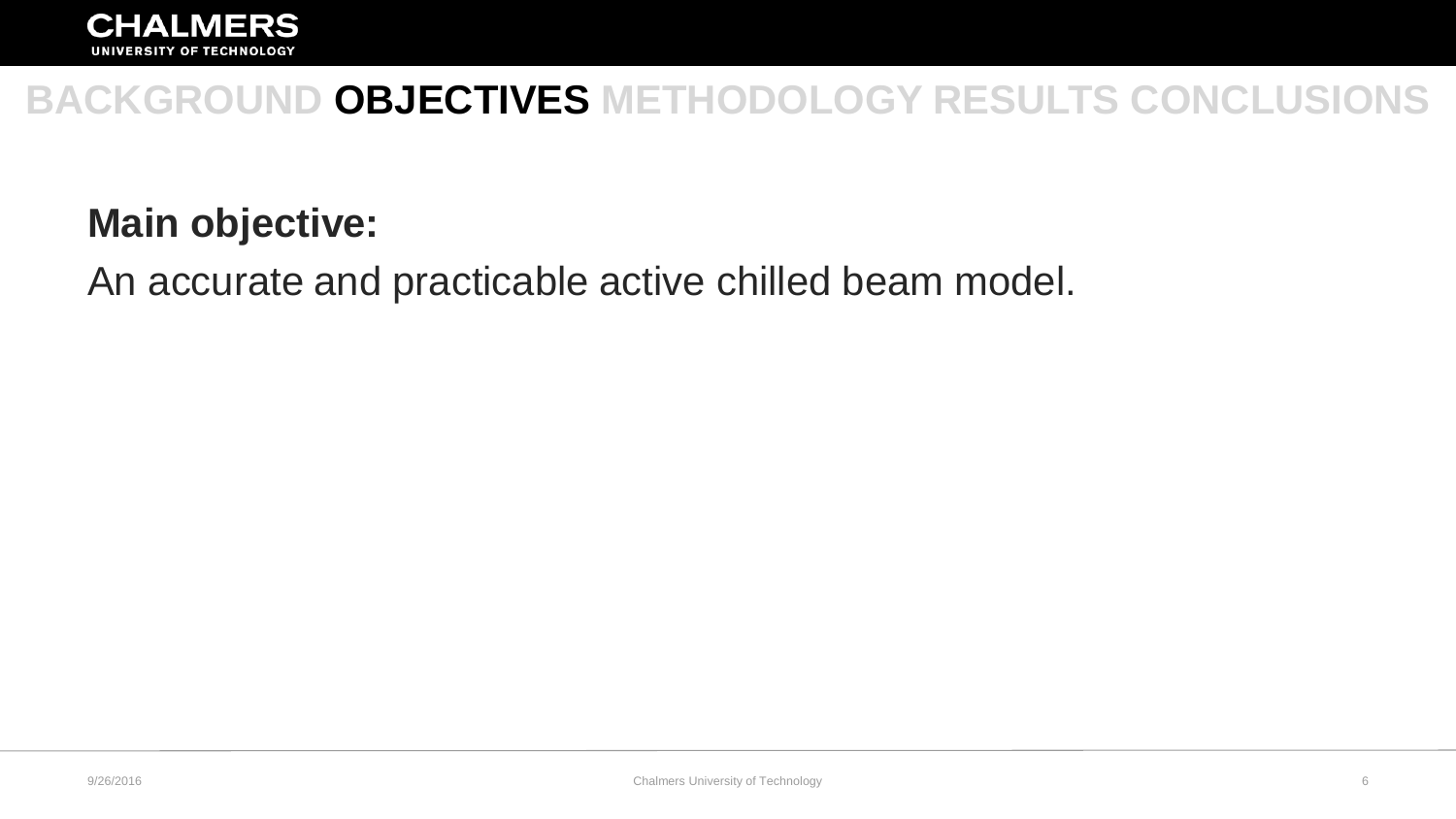#### **Main features:**

In contrast to existing models (black box models:  $P = k \cdot \Delta T^{n}$ ):

- It includes information about flow rate and temperature of supply air.
- The unknown parameters are independent of operating conditions.
- It takes into account that not only the temperature difference, but also the temperature levels, influences the cooling capacity.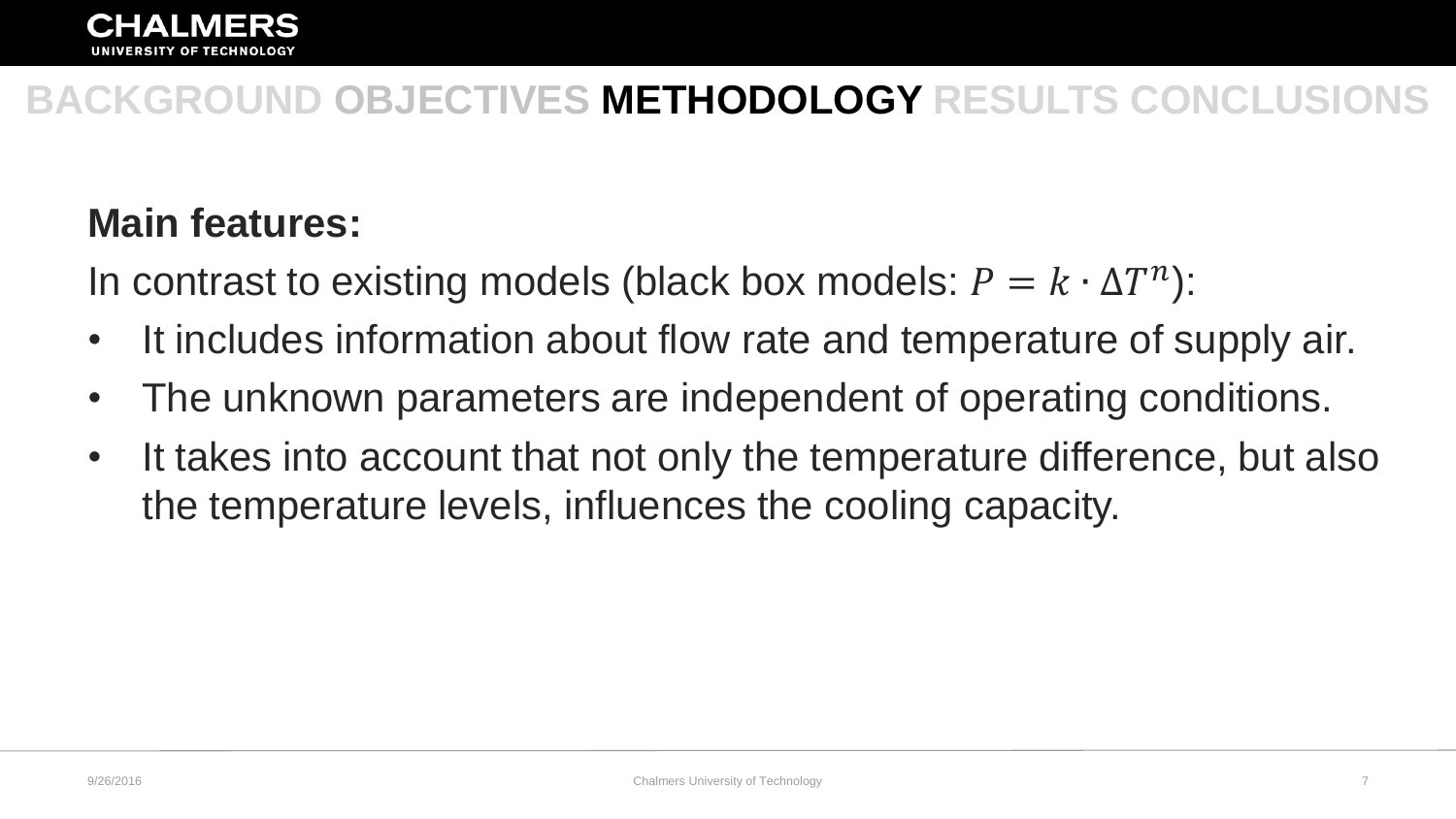## **Theory**

The model is based on NTU correlations and well-established heat transfer theory.

Modelling an active chilled beam involves two main challenges.

- Determination of the induction ratio.
- Determination of the airside convective heat transfer coefficient.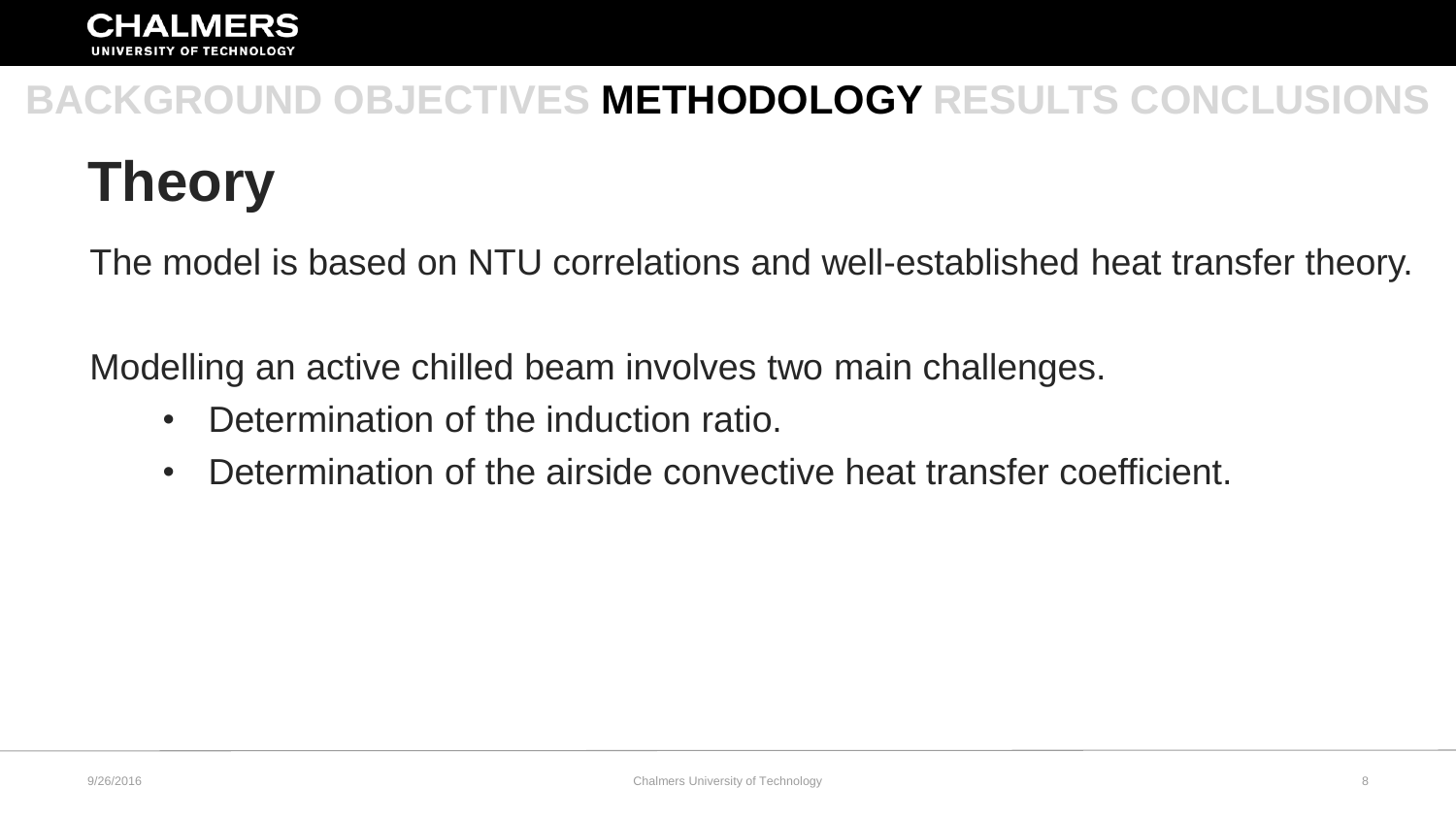## **Determination of Induction Ratio**

The induction ratio can be determined by applying an energy balance.

The induction ratio is influenced by the operating conditions. Primarily by the primary air flow and the chilled water temperature.

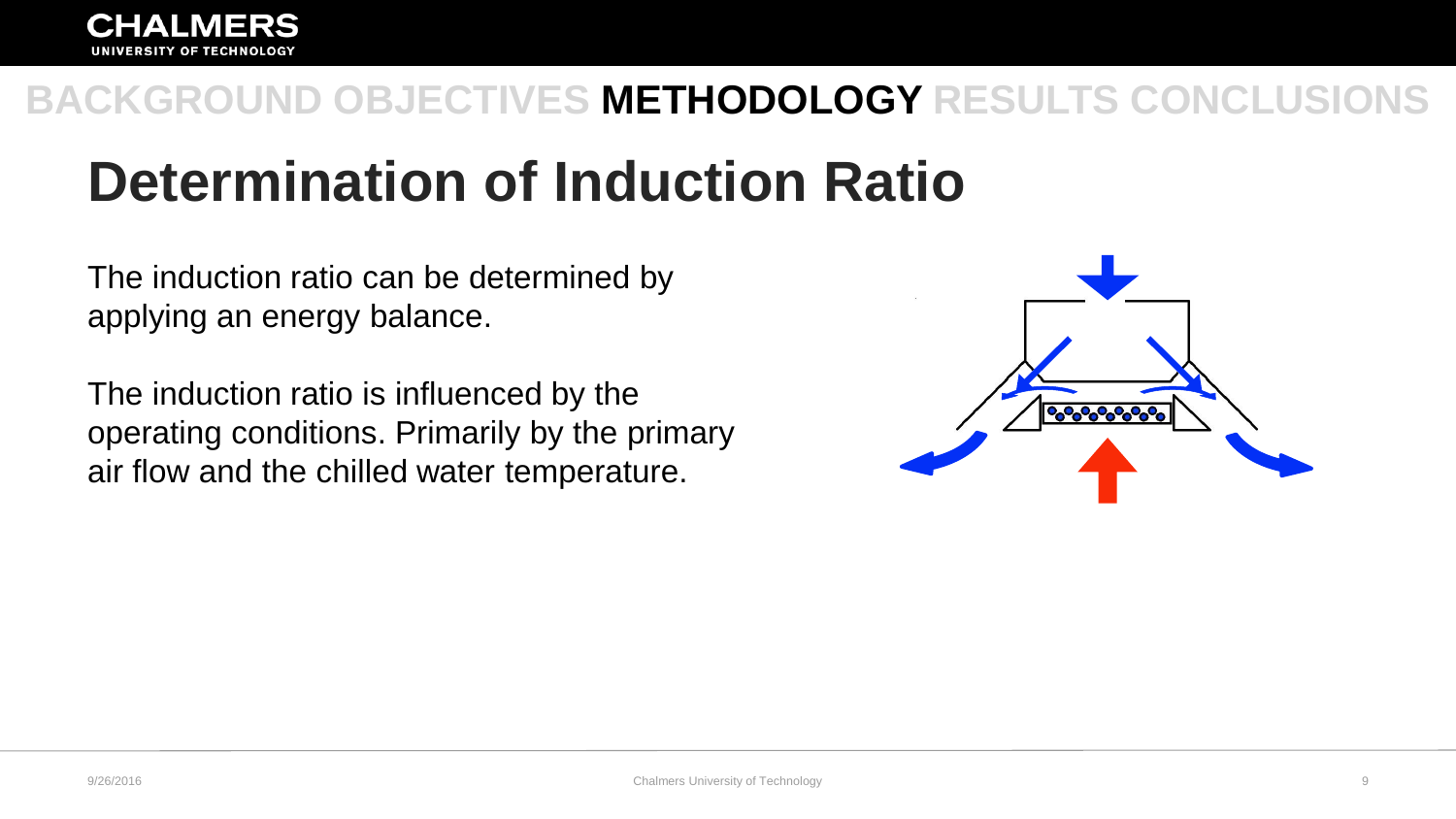## **Determination of airside heat transfer**

All geometrical properties are lumped into two unknown parameters (C<sub>1</sub> & C<sub>2</sub>).

$$
(hA)a=C1) ka \cdot \left(\frac{m_a}{\mu_a}\right)^{C_2} Pr_a^{0.36} \cdot \left(\frac{Pr_a}{Pr_{as}}\right)^{0.25}
$$



Consequently, it is required to do measurements at at least two different air flow rates in order to calibrate the model.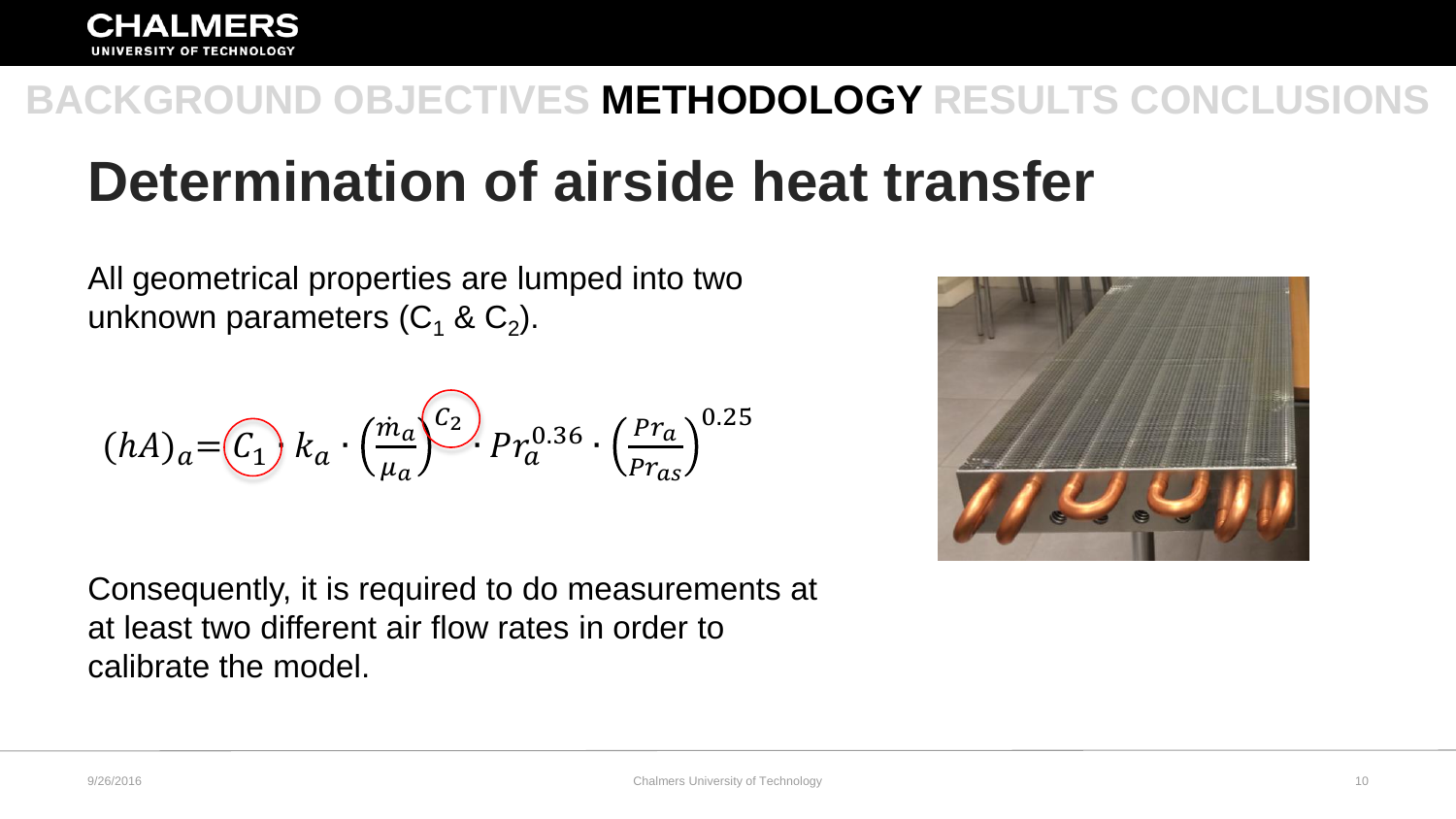## **Measurements**

All measurements carried out in a full scale mock-up of an office room  $(12.6 \text{ m}^2)$ .

3 primary air flow rates. 4 chilled water temperatures. 2 chilled water flow rates. 2 levels of internal heat gain. = 48 combinations.





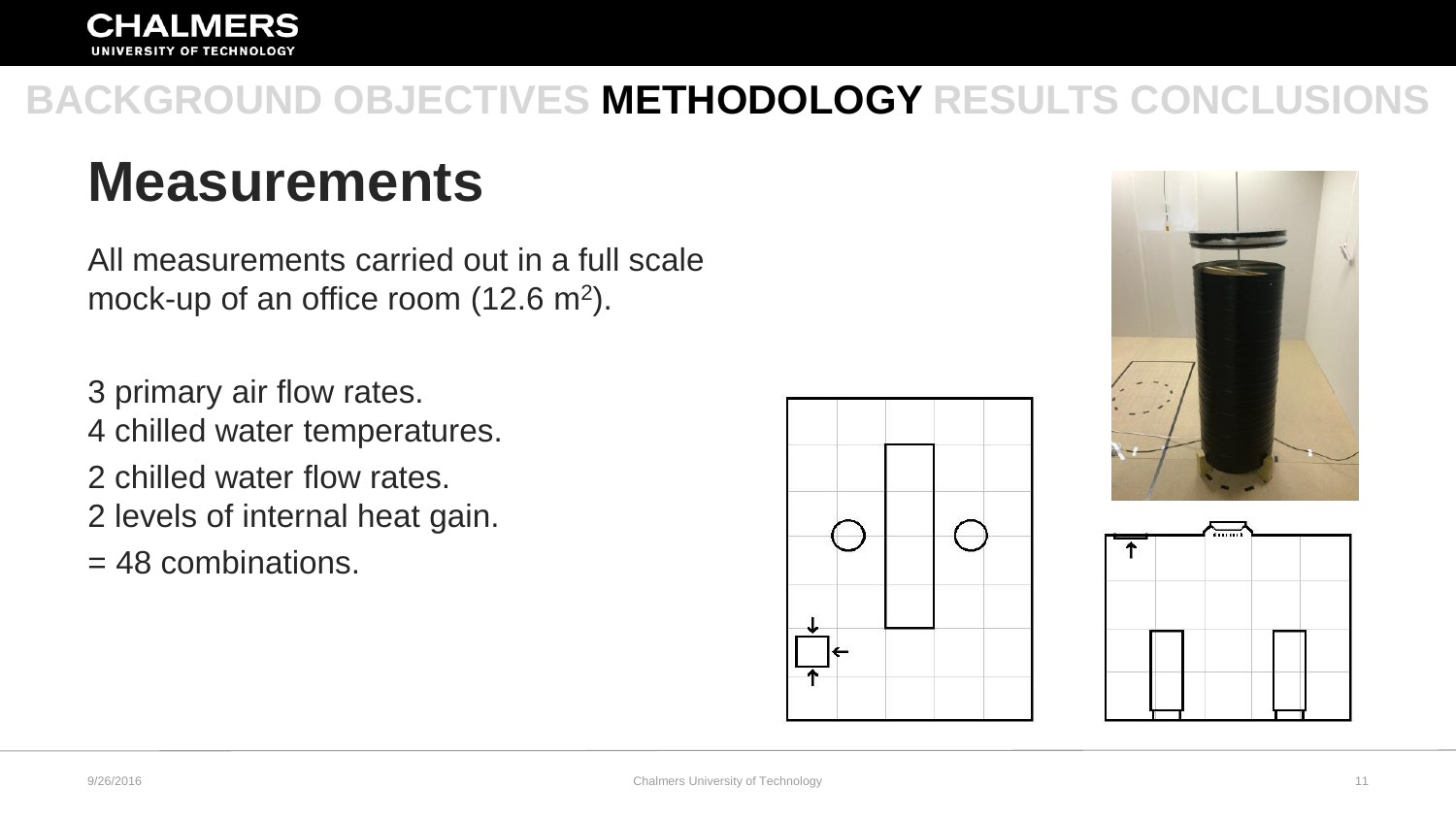800<sub>r</sub>

**RESULTS**

| 48 combinations of operating conditions. |                    |             |     | 700<br>100<br>600                                         |
|------------------------------------------|--------------------|-------------|-----|-----------------------------------------------------------|
| Number of cases                          |                    | Error $[%]$ |     | cooling capacity [W]<br>199904<br>500                     |
| used for calibration                     | Induction ratio    | Avg.        | Max | 400                                                       |
| 48                                       | $f(q_p, T_{w,in})$ | 1.6         | 4.5 | Simulated<br>300                                          |
| 48                                       | Constant           | 2.0         | 4.5 | 200                                                       |
| 6                                        | $f(q_p, T_{w,in})$ | 1.7         | 4.7 | 100                                                       |
| 6                                        | Constant           | 2.2         | 5.3 | 100<br>200<br>300<br>400<br>500<br>700<br>800<br>600<br>O |
| C                                        | Constant           | 2.7         | 6.7 | Measured cooling capacity [W]                             |

 $\sim$ 

 $\begin{bmatrix} 1 & 1 \\ 1 & 1 \end{bmatrix}$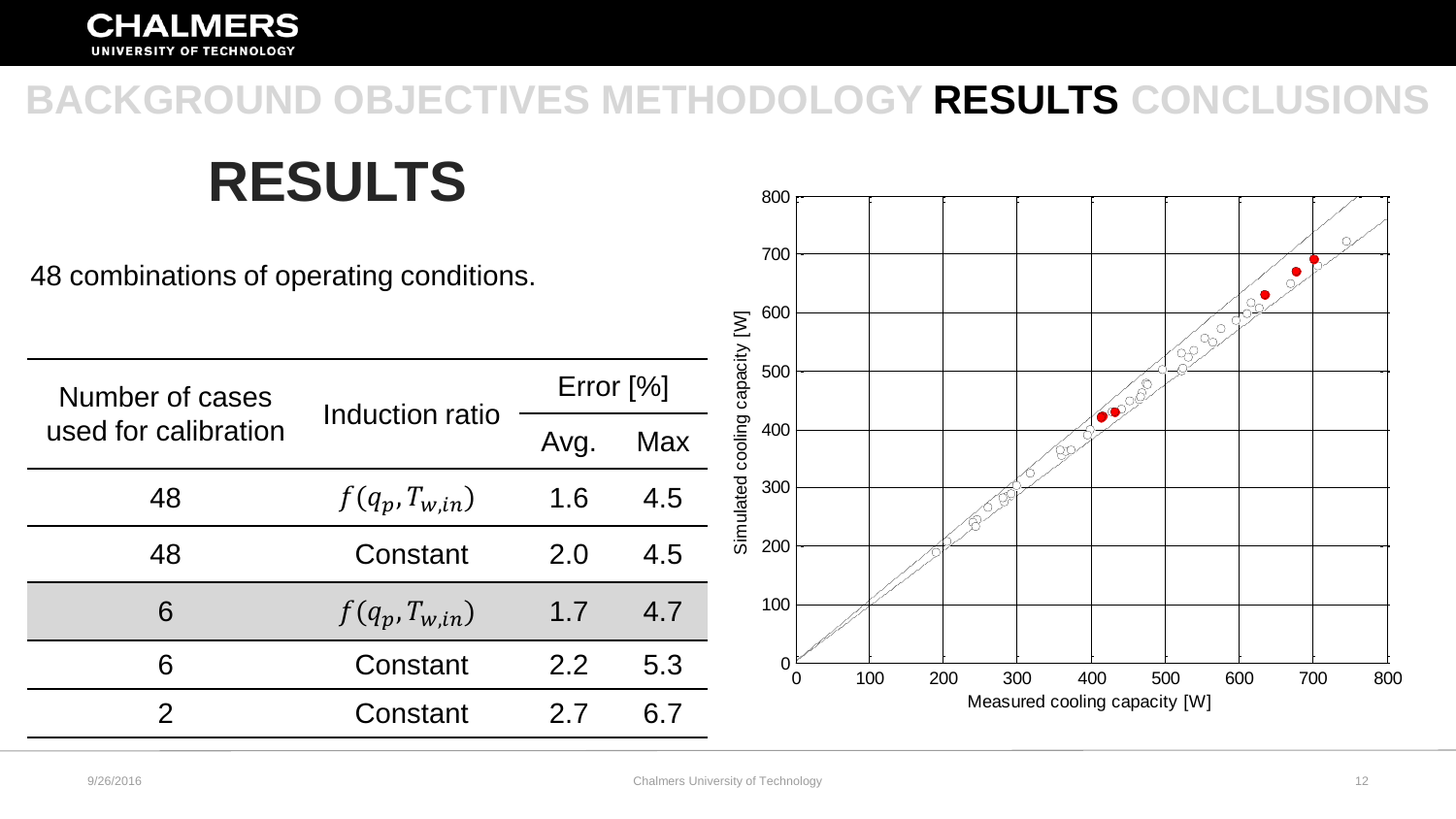#### **CHALMERS** UNIVERSITY OF TECHNOLOGY

#### **BACKGROUND OBJECTIVES METHODOLOGY RESULTS CONCLUSIONS**

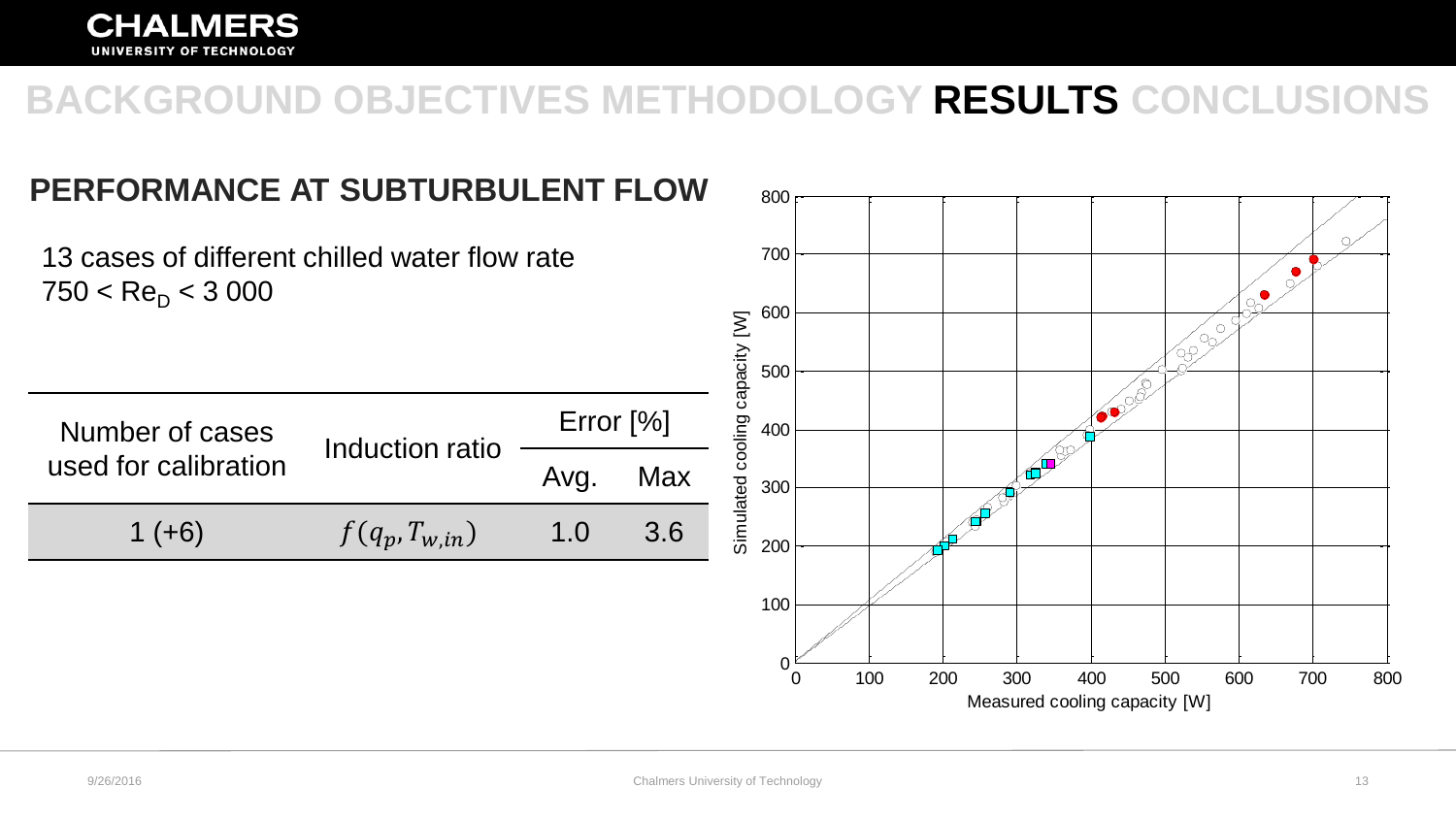## **CONCLUSIONS**

- **Accurate results in a wide range of operating conditions.**
- **Very few cases needed for calibration.**
- **Taking into account that the induction ratio is not constant adds extra accuracy.**
- **The model is ecpecially valuable if you:**
	- **need to know the temperature and flow of supply air.**
	- **simulating a VAV-system.**
	- **want to know the energy demand of the chilled water circulation pump.**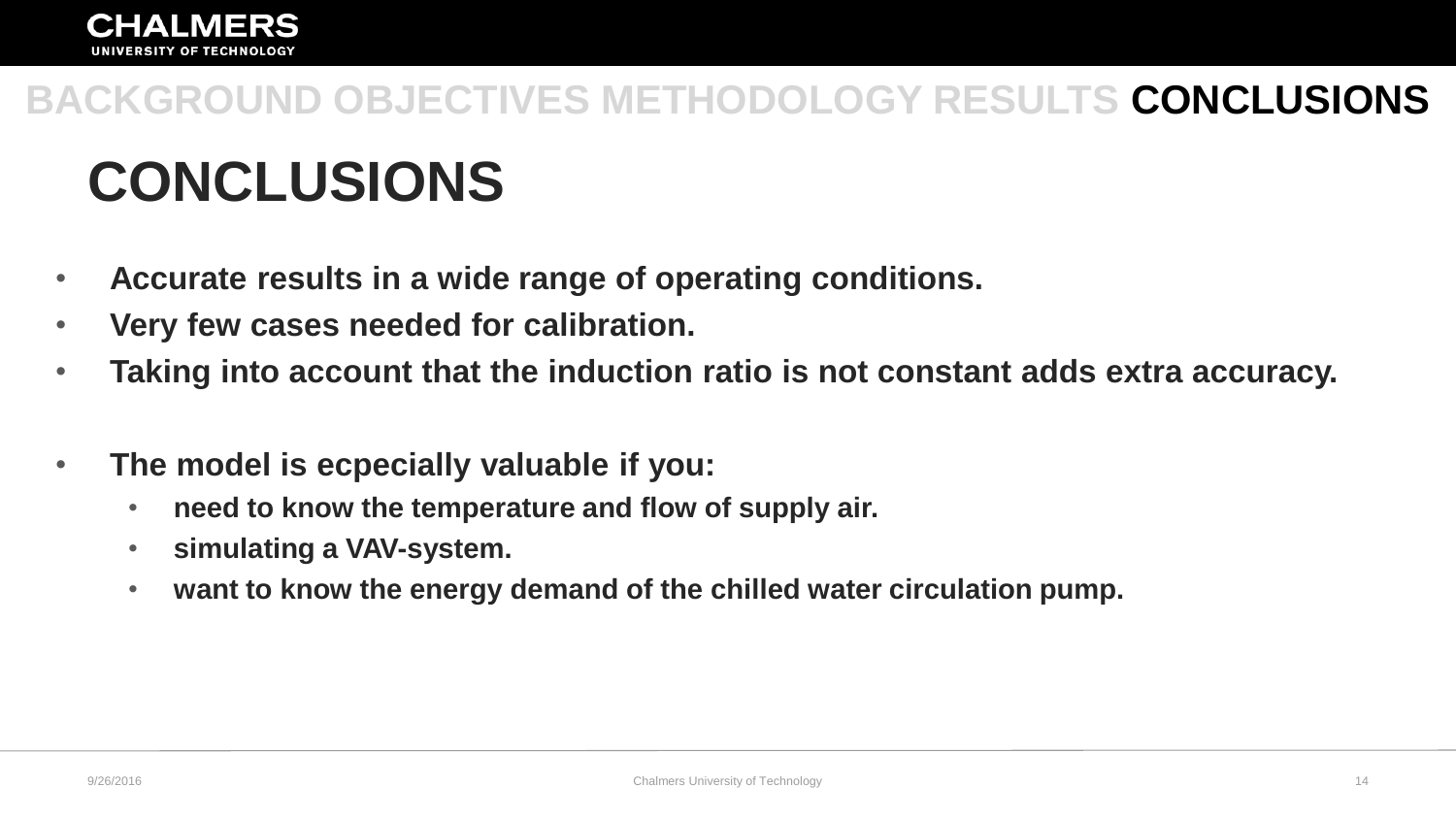## **Further work**

Take into account that the system keeps ceiling (and walls) cool and how that influences the thermal climate.

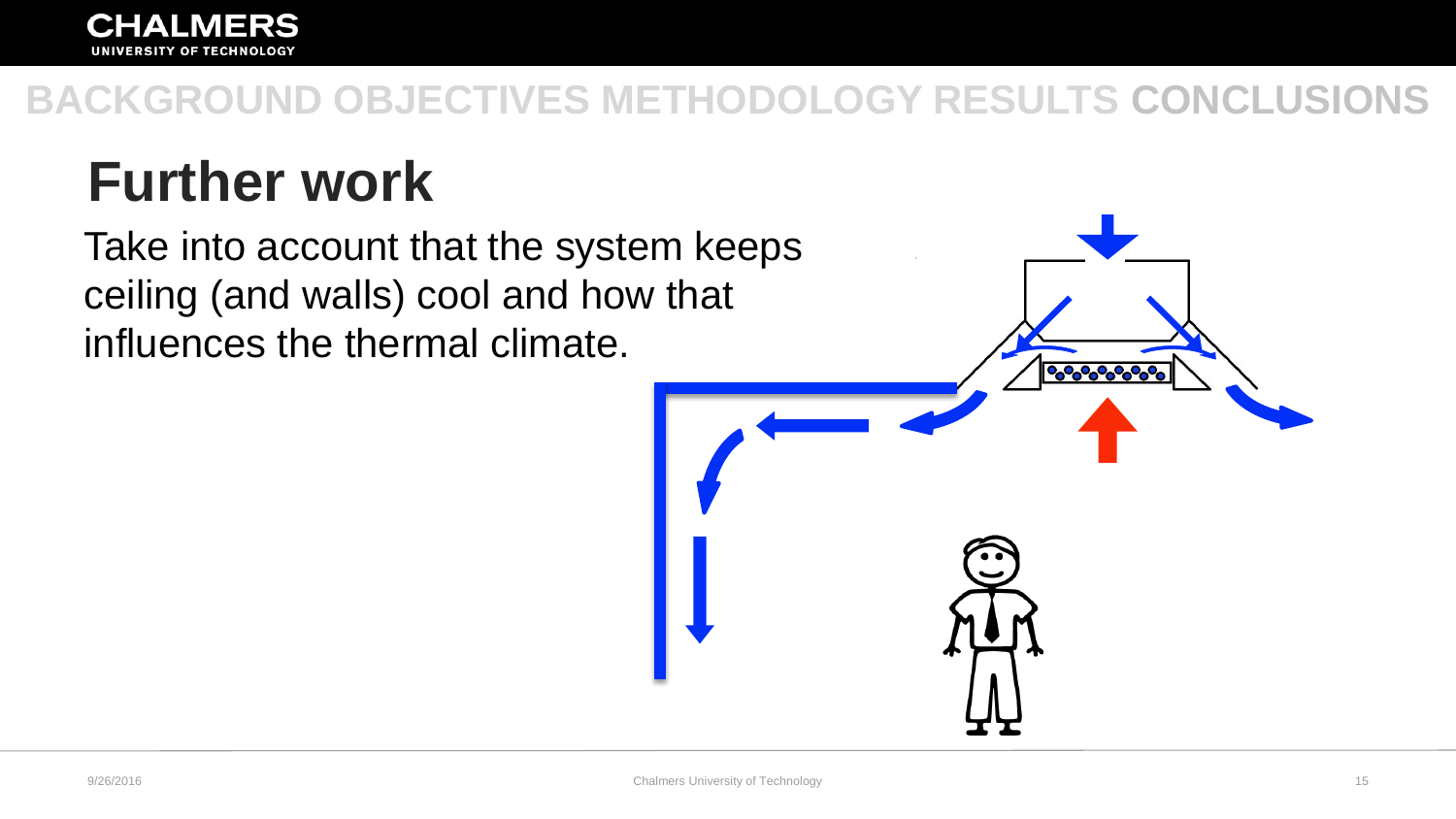## **Further work**

Take into account that the system keeps ceiling (and walls) cool and how that influences the thermal climate.